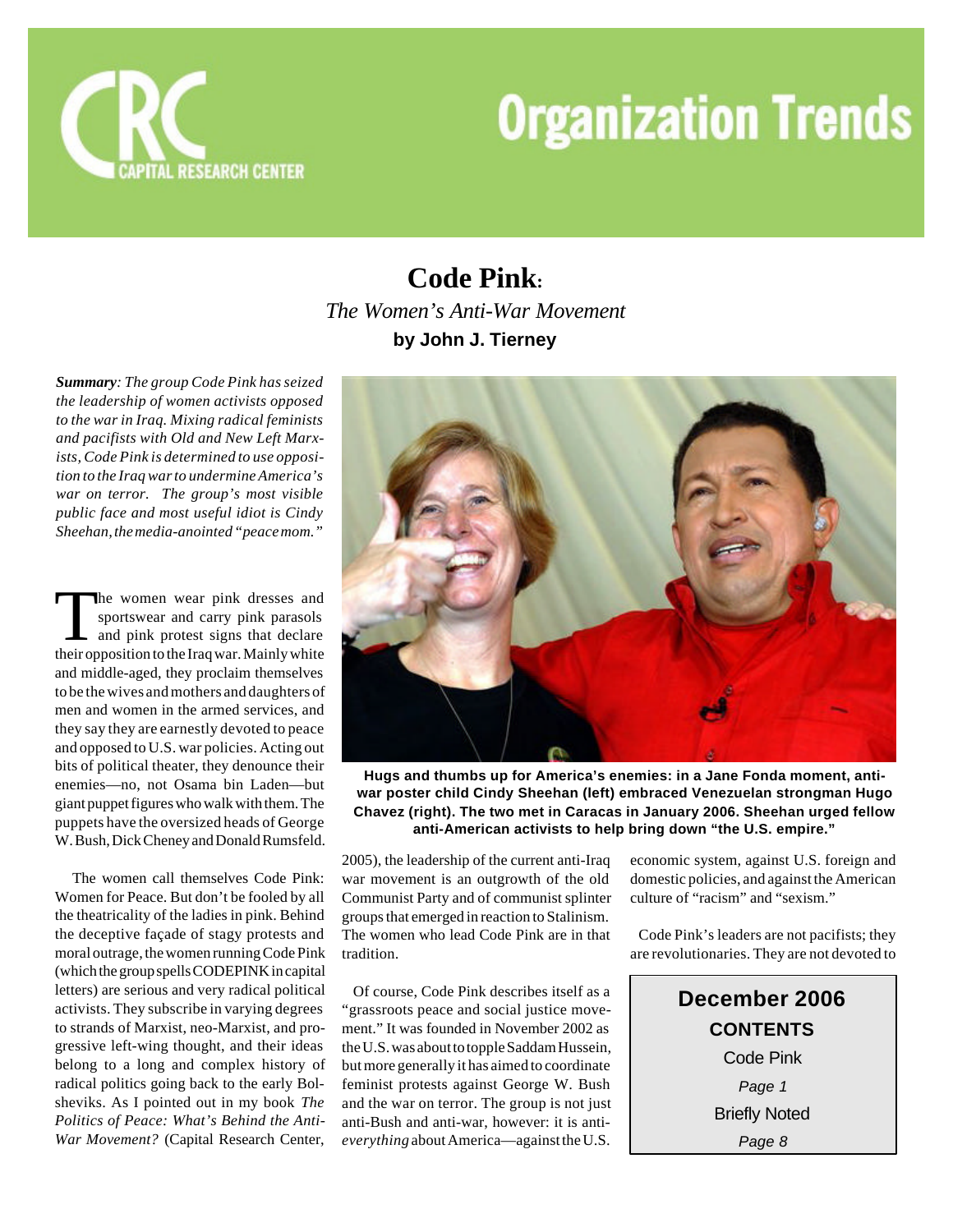

**Girls night out: (left to right) Cindy Sheehan, Jodie Evans, Hugo Chavez and Medea Benjamin in Caracas in early 2006. (Photo from Code Pink's website)**

peace; they are dedicated to political turmoil. They are not even feminists in the ordinary sense of that term. While they hold themselves out to the public as women who have left the kitchen for the street on behalf of peace, the leaders of Code Pink are actually well organized political operatives on a radical mission.

 Jodie Evans, a long-time radical activist, is the nominal founder of Code Pink, but she has had plenty of help from a cadre of other

**Editor:** Matthew Vadum

**Publisher:** Terrence Scanlon

#### *Organization Trends*

is published by Capital Research Center, a non-partisan education and research organization, classified by the IRS as a 501(c)(3) public charity.

**Address:** 1513 16th Street, N.W. Washington, DC 20036-1480

**Phone:** (202) 483-6900 **Long-Distance:** (800) 459-3950

**E-mail Address:** mvadum@capitalresearch.org

**Web Site:** http://www.capitalresearch.org

*Organization Trends* welcomes letters to the editor.

**Reprints** are available for \$2.50 prepaid to Capital Research Center.

radical women. (Evans was briefly famous during the 2003 gubernatorial recall election in California when she helped engineer the Los Angeles Times story about alleged past sexual harassment by Arnold Schwarzenegger.) Along with Evans, Code Pink was created by Medea Benjamin, Diane Wilson, and the radical Wiccan spiritualist known as "Starhawk." These women have close working relationships with the leaders of the other principal radical anti-war groups, including ANSWER (an acronym for "Act Now to Stop War and End Racism") and United for Peace and Justice, which is led by longtime socialist and Fidel Castro devotee, Leslie Cagan.

#### **Code Pink Funding and Leaders**

 Code Pink is part of a global network of leftwing activists. Individuals in the network may pursue diverse issues and programs, but all are united in opposition to the U.S. The network has a common ideology, but like an army on the march, it contains overlapping (and sometimes competing) political goals jostling for position.

 Code Pink co-founder Medea Benjamin had earlier set up Global Exchange, the group that in the U.S. is most responsible for organizing worldwide protests against "globalization" the spread of free trade and free markets. Global Exchange shut down Seattle in 1999 (in protests against the World Trade Organization) and created chaos in Washington, D.C. in 2000 (protesting meetings of the World Bank and International Monetary Fund).

Established in 1988, it takes in \$4 million to \$6 million annually, much of it by organizing "study tours" to places like Cuba, Venezuela, and Iran. Global Exchange also receives support from the Ford Foundation, John D. and Catherine T. MacArthur Foundation, Rubin Foundation, Tides Foundation and other groups warring against the war on terror.

 As a matter of tax law, the IRS recognizes Code Pink as a project of a small Malibu, California-based 501(c)(3) nonprofit called Environmentalism Through Inspiration & Non Violent Action. Code Pink currently claims over 250 chapters worldwide, from Norway to India and Costa Rica. According to the parent nonprofit's tax form, Code Pink is run on a shoestring budget –\$130,028 in 2004. A search of philanthropic databases reveals that it received \$12,000 from the Tides Foundation (2003), \$5,000 from the Barbra Streisand Foundation (2004), and \$5,000 from the New Priorities Foundation (2005).

 However, it's likely that the Peace and Security Funders Group (PSFG) is of greater importance to Code Pink. Set up in 1999, PSFG is an umbrella organization for over 50 grantmaking foundations that underwrite groups on the left. Writer John Perazzo notes that PSFG has some \$27 billion in combined assets and that its grants go to all the major leftist anti-war groups like Code Pink, Not In Our Name, United for Peace and Justice, War Resisters League, and the Ruckus Society. (See Frontpagemag.com, October 6, 2006, http://www.frontpagemag.com/Articles/ ReadArticle.asp?ID=24682 ).

 While the funding sources and organizational status of groups like Code Pink and Global Exchange are murky, the political ambition of these groups is clear: it is nothing short of world revolution:

 "We are committed to incorporating the power of diversity and difference in our human rights work. We believe the antioppressive global society we are fighting for evolves from turning traditional power/privilege dynamics into interconnected communities."

 And it is the U.S. and international institutions that stand in the way:

"Whether it is U.S. companies such as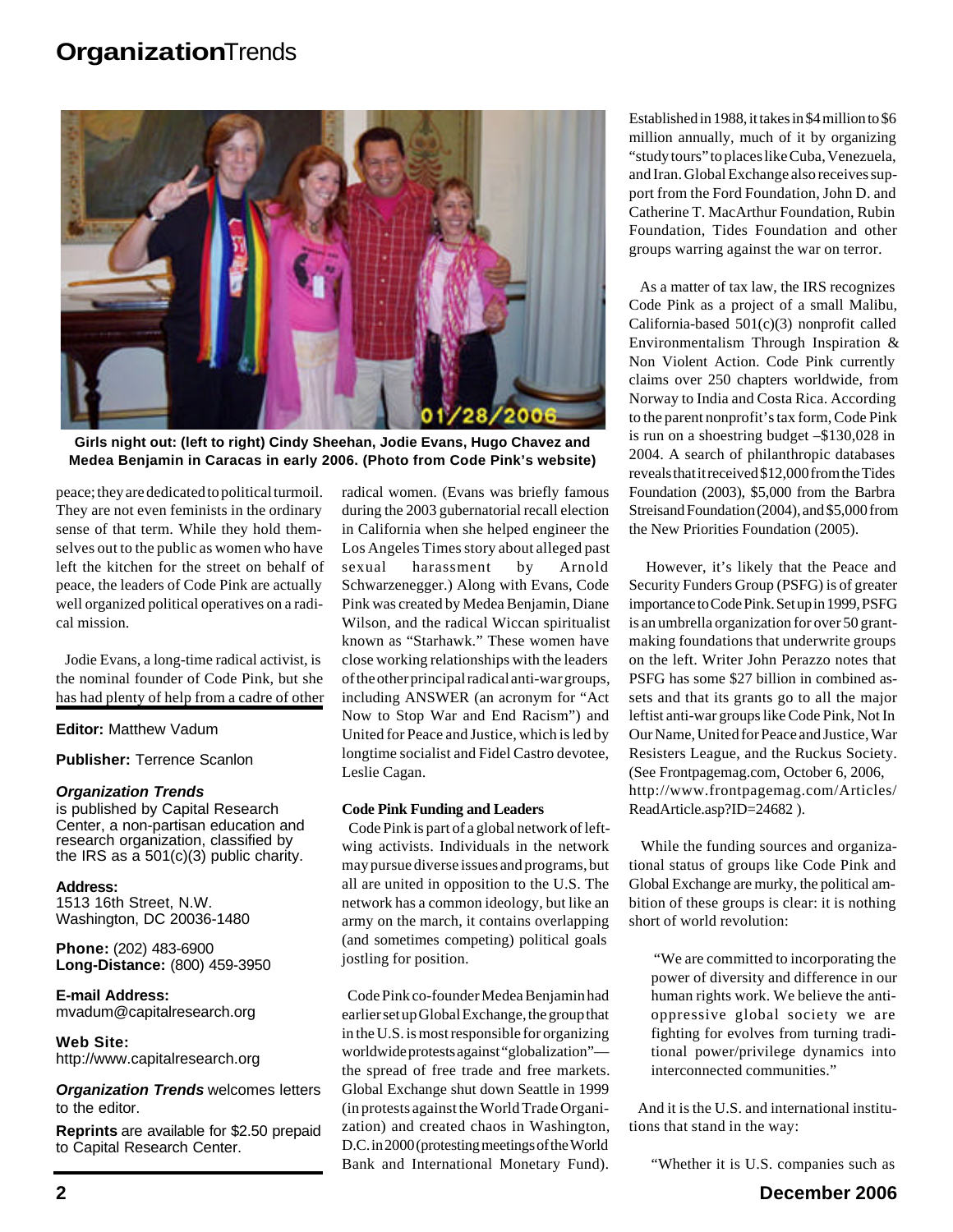Nike abusing the women who make its shoes, the U.S. government fueling an illegal, unjustified, murderous war in Iraq, or the World Trade Organization (WTO) undercutting consumer and environmental protections, Global Exchange offers itself as a partner for peace and social justice."

 In this grand strategy, Code Pink plays a specialized role—it is supposed to represent women—and it uses a specialized tactic—it claims to represent non-political women aroused by injustice. But one wonders why it bothers with the pretense.

 One need only look at the biography of 54 year-old Medea Benjamin, a principal founder of Code Pink and Global Exchange. Born Susie Benjamin to a wealthy family, she changed her first name to that of the enraged woman in the Greek tragedy who seeks revenge against her husband by murdering her children. Benjamin's own vengeance against America has led her to support murderous dictators across the globe. She is an ardent pro-Castro advocate, having once lived in Cuba and married a pro-Castro Cuban. For years she led guided tours to Cuba. After returning from her first trip to Cuba in the early 1980s, Benjamin told the San Francisco Chronicle that Cuban life "made it seem like I died and went to heaven."

 In the 1980s Benjamin helped form the Institute for Food and Development Policy (IFDP), which sent aid to the Marxist Sandinistas ruling Nicaragua. During the 1990s she and other Code Pink members were field marshals during the anti-globalist riots in Seattle. In 2000 she was the Green Party candidate for the California U.S. Senate seat held by incumbent Dianne Feinstein, a Democrat. She chronicled her radical, socialist agenda in her book, *I Senator.*

 Code Pink's nominal founder, Jodie Evans, has a pedigree equal to Benjamin's. She is a trustee of the Rainforest Action Network (RAN), a coalition of anti-capitalist environmentalists. RAN's co-founder, Michael Roselle, also founded the Earth Liberation Front (ELF), which the FBI has ranked alongside the Animal Liberation Front (ALF) as one of the top terrorist groups in the U.S. (For seven years, according to the FBI, the two groups were responsible for more than 600

criminal acts of terrorism that caused \$43 million in damage.) Evans' most recent anti-American junket was in January 2006 when she joined Benjamin and their newest convert, Cindy Sheehan, on a visit to meet Venezuelan president Hugo Chavez. (Sheehan is also a co-founder of the anti-war group Gold

into believing they were patriotic, not ideological, and nine decades later Code Pink relies on the same Leninist tactic.

 Code Pink is selective in its criticism. The group condemns only American institutions, particularly the military. Rather than



**Waving the bloody shirt: anti-American activist Medea Benjamin (left) in costume as "collateral damage" of U.S. imperialism. The publicity gimmick involving fake blood was part of a Code Pink protest near the White House in March 2003.**

Star Families for Peace.) On an earlier trip to Iraq, Evans helped to found the International Occupation Watch (IOW) in Baghdad. With assistance from Benjamin and Leslie Cagan, IOW helps U.S. soldiers declare themselves conscientious objectors and monitors alleged American abuses in Iraq. Its declared mission is to be a "watchdog regarding the military occupation and U.S.-appointed government, including possible violations of human rights, freedom of speech, and freedom of assembly."

#### **Better Pink Than Dead**

 To mock the Department of Homeland Security's color-coded terror alerts (e.g. code orange, code red), the radicals of the anti-war left chose pink, the color symbolic of baby girls. Code Pink supporters say they will warn against the "extreme danger to all the values of nurturing, caring and compassion that women and loving men have held." In 1917 the Bolsheviks cried out for "peace, land and bread" to fool the Russian people

condemn war in moral terms, as pacifists do, Code Pink has a calculated anti-U.S. message. It is vocal and unceasing in condemning America's alleged sexism, racism, poverty, political and corporate corruption, and environmental degradation, and it asserts that these failings are championed by the American elite. Proclaiming that "women have been the guardians of life … because men have busied themselves making war," Code Pink calls on the women of the world to "rise up and oppose the war in Iraq. We call on mothers, grandmothers, sisters and daughters … and every outraged woman willing to be outrageous for peace."

 Code Pink's *modus operandi* is street theater*,* which explains why it attracts media attention to its claim to speak for half of all humanity. The Left has learned how to create political theater and use it for its own advantage. For instance, during one Washington, D.C. demonstration, women dressed all in pink marched up the Capitol steps, unfurled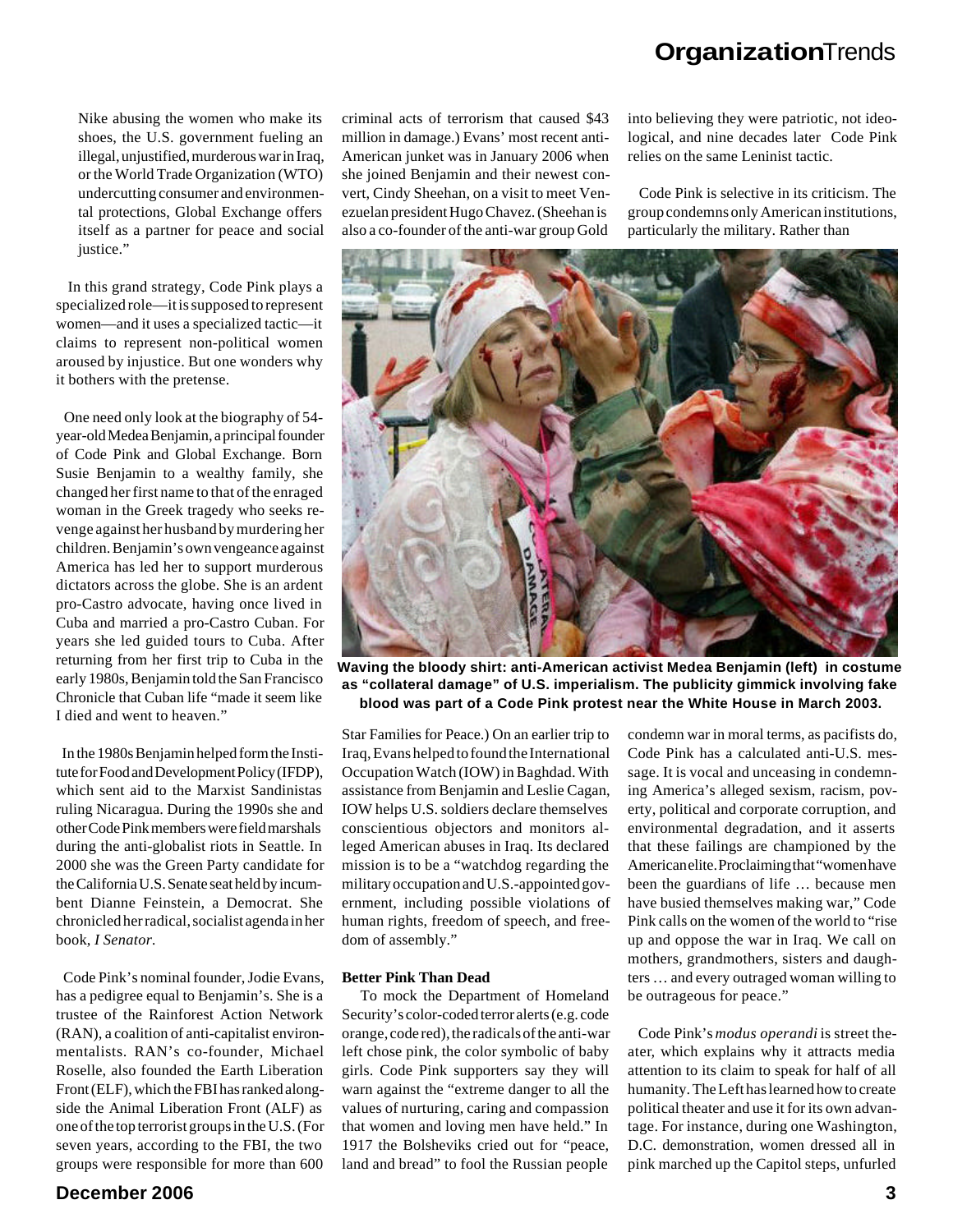their banners, and stripped down to their bras and panties, screaming, "We're putting our bodies on the line … you congresspeople better get some spine. We say 'stand back, don't attack – innocent children in Iraq.' We don't want your oil war, peace is what we're calling for." Guess what story made the television evening news.

 During one Code Pink political demonstration—a four-month-long anti-war vigil in front of the White House—protesters ceremoniously handed-out "pink slips" to argue that pro-war officials should be fired. The act captured national attention because the pink slips were just that – pieces of lingerie. The reasons for the war in Iraq, according to Code Pink leftists, have nothing to do with mistaken decisions by government officials who acted with the best of intentions. The Code Pink explanation is deeper, darker, and *systemic*. Leftists contend that America's political culture and economic system inevitably create war, poverty and injustice by their very nature. This requires Code Pink to remove itself from the ordinary political system, as the Bolsheviks did. Its activists are neither Democrats nor Republicans, but revolutionaries. In explaining why the U.S. occupies Iraq, Code Pink claims the problem is not Saddam Hussein or the threat of terrorism in America. Instead, it is the nation's refusal to deal with problems at home: "In the United States of America many of our elders … now must choose whether to buy their prescription drugs, or food. Our children's education is eroded. The air they breathe and the water they drink is polluted. Vast numbers of women and children live in poverty." In other words, the real causes of the war in Iraq are of less interest to Code Pink than the ideological arguments about war that it can use to produce political change in the U.S.

 Similarly, Code Pink defines terrorism as a by-product of a corrupt system—America's. The war on terrorism is a phony war. The U.S. system is the cause of war abroad and a threat to Americans at home. "Real threats" come



**Code Pink co-founder Diane Wilson (left) with "Condi" and "Rummi" in Washington, D.C., in July 2006**

from within: "The illness or ordinary accident that could plunge us into poverty, the violence on our own streets, the corporate corruption that can result in the loss of our jobs, our pensions, our security."

 The imagery and symbolism of Code Pink is a deliberate and creative effort to entrap the politically innocent. "We choose pink, the color of the roses, the beauty that like bread is food for life, the color of the dawn of a new era when cooperation and negotiation prevail over force." The color of the roses? Beware the thorns!

 At www.codepink4peace.org, Code Pink's website recommends other left-wing collaborators who endorse its view of politics. The movement's overall goal is to bully corporate America into submission. For instance, the Code Pink website contains a link to a group called the "Bioneers." This is an ecological

front group in the anti-war coalition. Code Pink's Jodie Evans is on its board of trustees. According to its website (www.bioneers.org), Bioneers "conduct programs in the conservation of biological and cultural diversity, traditional farming practices, and environmental restoration. … Bioneers seek to unite nature, culture and spirit in an Earth-honoring vision, and create economic models founded in social justice."

 Another Pink ally is "OneWorld United States," which, according to its website (us.oneworld.net), provides information links to "help build a more just, global society through its partnership community." The group proposes to unify the global left "by providing access to information, and enabling connections between hundreds of organizations and tens of thousands of people around the world."

 Most Code Pink allies arbitrarily link the Iraq war to their own social and economic agendas. For example:

**\***The Rainforest Action Network will work for peace through a ten-step program to "end America's oil addiction," the proximate cause of the Iraq war.

**For frequent updates on environmental groups, nonprofits, foundations, and labor unions, check out the CRC-Greenwatch Blog at**

**www.capitalresearch.org/blog**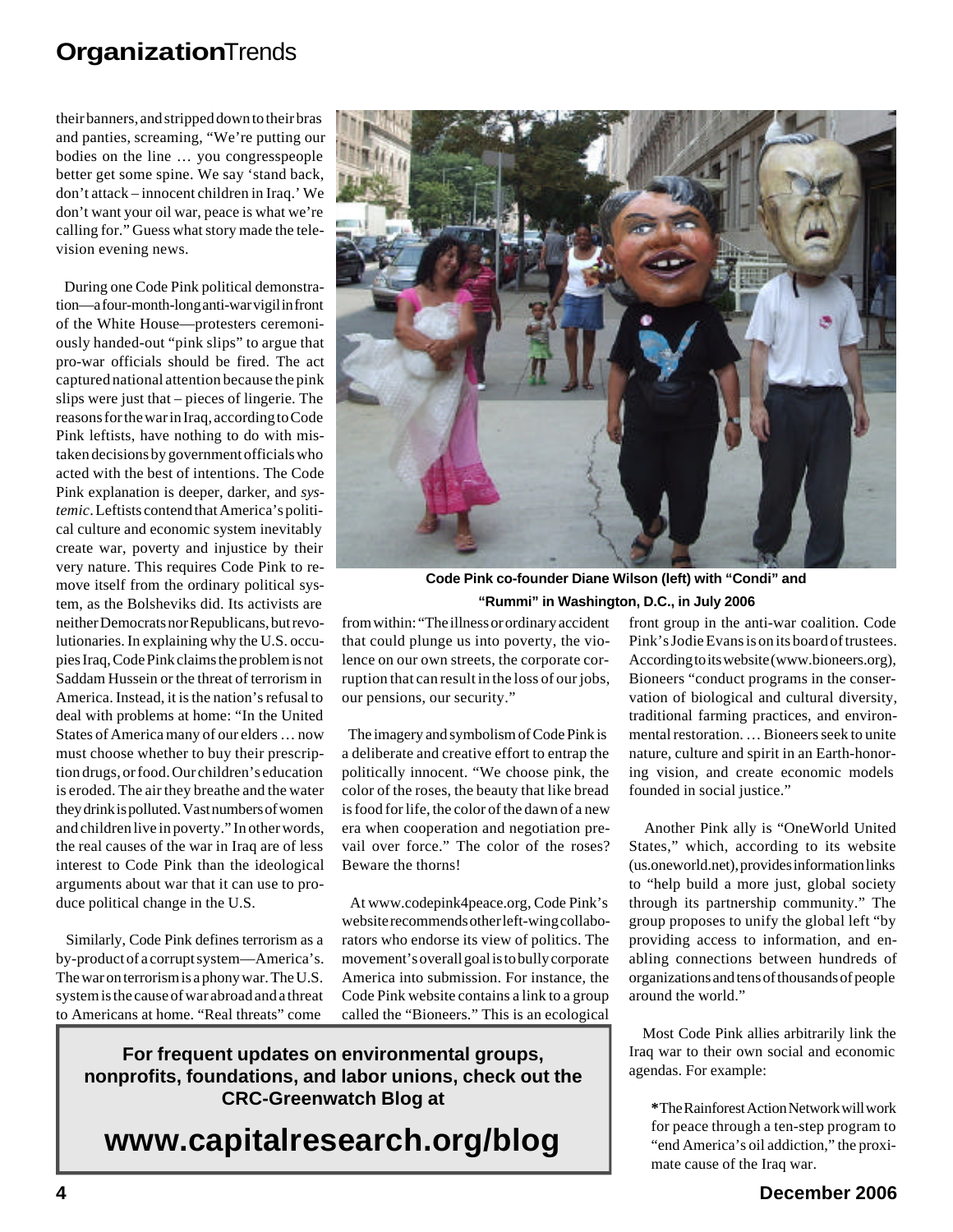**\***Global Exchange wants to replace NAFTA with an "international system of cooperation that fosters social equality, human rights, cultural diversity, environmental sustainability and community well being."

**\***The stormtroopers at the Ruckus Society announce that "You have been part of helping The Ruckus Society kick ass for ten years. We have fought for workers' rights, clean air, clean water, and a future free from war. We've taken action to protect North American forests. We've marched together in the streets of Seattle and we've stood in solidarity with Native warriors to preserve their way of life."

**\***The mission of the "Office of the Americas" is to "end the long standing culture of militarism" in the hemisphere. Naturally, it will "focus on the foreign policy of the United States."

 How are clean air, clean water, native warriors, cultural diversity, racism, sexism, and capitalism a cause of war? Being a leftist means you never have to explain the connection: Simply assert it.

 Contrary to the Code Pink claim, there is little historical evidence to justify the position that capitalism causes expansion and war. Alexander the Great, Julius Caesar and Napoleon were no businessmen, and Hitler led a movement called *National Socialism.* Today, it is the U.S. Chamber of Commerce that seeks engagement with China. Indeed, businesspeople have been among the most fervent peacemakers. Consider the observations of famed economist Jacob Viner:

It was for the most part the middle classes who were the supporters of pacifism, of internationalism, of international conciliation and compromise of disputes, of disarmament – in so far as these had supporters. It was for the most part aristocrats, agrarians, often the urban working classes, who were the expansionists, the imperialists, the jingos. In the British Parliament it was spokesmen for the moneyed interests, for the emerging middle classes in the northern manufacturing districts and for the City of London, who were the appeasers during the Napoleonic Wars, during the Crimean War, during the Boer War, and during the period from the rise of Hitler to the German invasion of Poland. In our own country it was largely from business circles that the important opposition came to the American Revolution, to the War of 1812, to the imperialism of 1898, and to the anti-Nazi

## **Organization**Trends

policy of the *Roosevelt Administration prior to Pearl Harbor*. (Quoted in Hans J. Morgenthau, *Politics Among Nations,* McGraw Hill, 1985, p. 65)

#### **The Feminist Mystique: A Long Tradition**

 Just as the modern political Left distorts the historical record to link trade and enterprise to war, so also does it deliberately manipulate gender for its own political purposes. The Left's "biological politics" tries to claim a necessary connection between women and peace politics. Appealing to women's rights groups, it asserts that if men make war, then women must make peace. Historically, leftwing parties have been based on the concept of economic and social class. The working class is typically the agent of revolutionary change. But the modern left can't rely on workers, so it appeals to the concept of gender and the political role of women.

 But what about women on the political right, or in the Republican Party? Margaret Thatcher, Senators Elizabeth Dole and Kay Bailey Hutchison, activists like Phyllis Schlafly, Ann Coulter and Laura Ingraham all have risen in politics. Yet the Right rewards individual merit, not gender. And most women who are political conservatives disdain the ideological baggage of modern feminism. "Class struggle" is not a cause for



#### *MUST READING* **from Capital Research Center...**

Today's environmental activists are well-established Washington insiders determined to impose their ideals on the rest of us. In this groundbreaking new book, Bonner R. Cohen, a longtime observer of green do-gooders, traces the rise of environmentalism in America, a movement so thoroughly ingrained in DC cul ture that the install ation of one of its own as Treasury Secretary was barely noticed. Cohen describes how activists created an ideology that now dominates public debate, along with a movement of nonprofit groups that is wellorganized and well-funded.

> *\$14.95 To order, call* 202-483-6900 or visit http://www.myezshop.com/capital\_research/ *or mail your check and book order to:*

Capital Research Center, 1513 16th Street, NW Washington, DC 20036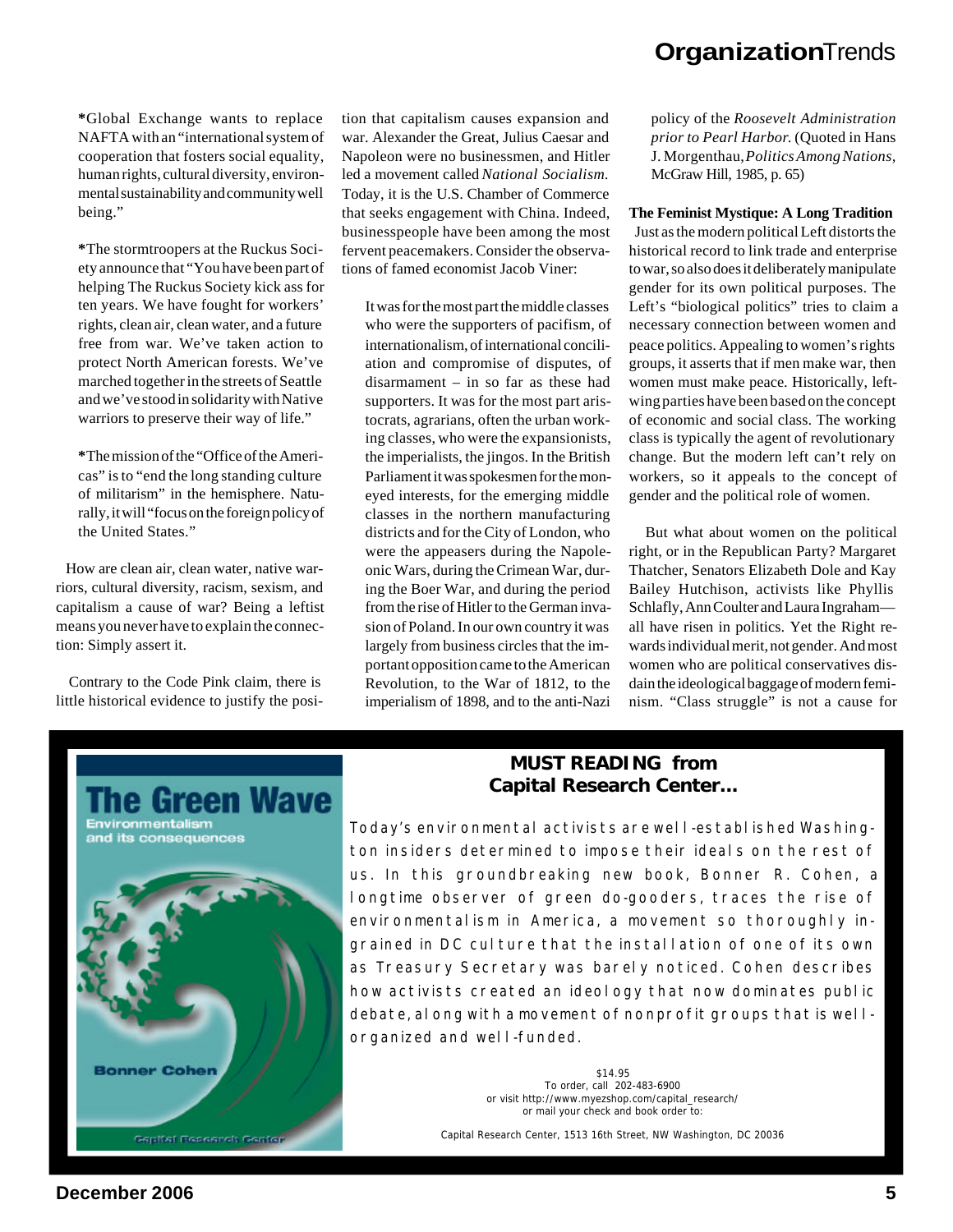conservative women.

 In American history, most women social activists have been classified as

**Code Pink co-founder Starhawk at the United for Peace and Justice National Strategy Conference in Chicago in 2003**

"progressives." Modern historians put the suffragettes, women abolitionists, and women advocates for labor rights and anti-imperialism on the Left. Today's feminist movement is almost completely dominated by the Left. At its extreme, ideological feminists adopt a form of biological politics that denies any significance to gender. When women professors broke into tears of rage after Harvard University's then-president Larry Summers suggested a genetic cause for the scarcity of women mathematicians, they were rejecting biology for ideology. Radical feminist politics assaults the American campus with its "insights," including the view that men seek to suppress and dominate everything.

 Long ago feminists adopted anti-militarism and anti-imperialism, claiming that these political causes were uniquely suited to their nurturing gender. Like the left-wing view that capitalism leads to war, the view that women in power produce peace is an anti-intellectual fraud. The claim also masks the historical record, which shows that men are mainly responsible for both war *and* peace, diplomacy *and* militarism. Nevertheless, the myth of gender-based causation dominates leftist opinion: To be a woman is to be a peacemaker.

 they are the unique source of peace activism because they are a maternal and nurturing class, as opposed to men, who are aggressive and violent. Many modern 'peace studies' courses on American college campuses offer what is essentially a feminist critique of "patriarchy." Writes the feminist scholar Susan C. Coates:

 The worst part of the ideology of the Left is not its blindness to evidence. It is the way it deliberately manipulates innocent people. Leftist groups like Code Pink tell women that

"Feminism's approach to human nature claims that human-to-human violence is not natural, but socially constructed within the evolution of patriarchy. Instead, feminism points to social reproduction and symbiotic interrelation for the purpose of survival. … Feminists globalize subjectivity – illuminating masculinist biases within the 'objective' language of international relations and presenting a more participatory, inclusive and wholistic language for international relations and peace/security." (from "Peace Feminism In International Relations," see http://www.du.edu/ ~suscoate)

#### **Conclusion**

 Code Pink and other women's anti-war groups consider themselves anti-capitalist and pro-internationalist. Unfortunately, their version of "internationalism" includes sending "peace delegations" to Iran and meeting with Fidel Castro and Hugo Chavez. Code Pink has left the Christian and pacifist origins of the women's peace movement far behind. (See inset box following this article.) Today feminist anti-war groups target the U.S. as the primary source of war and oppression in the world. American "imperialism" explains everything from NATO to NAFTA; it is the cause of global violence from Haiti to Iraq.

 This leaves Code Pink and its allies blind and deaf to the real issues of modern political reality, including the causes of war. Code Pink's ideological twitches are not serious. Because all its opinions are predictable, there is no reason to ask its counsel.

*John J. Tierney is the Walter Kohler Professor of International Relations at the Institute of World Politics, a Washington, D.C.-based graduate school. He is author of* The Politics of Peace*, published last year by Capital Research Center.*

*OT*

**Please remember Capital Research Center in your will and estate planning. Thank you for your support.** Terrence Scanlon, President

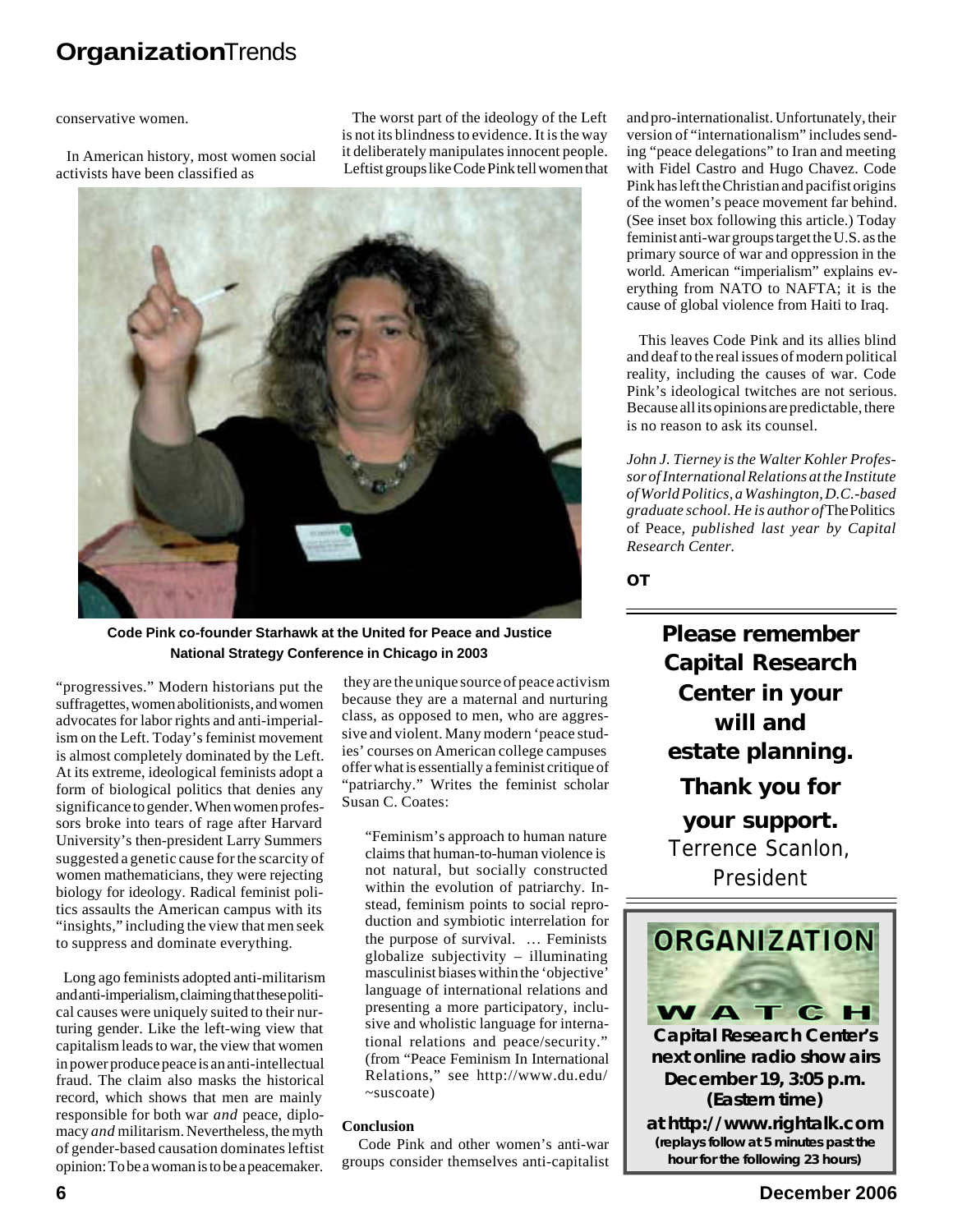#### *Post Script***: Women in the Peace Movement**

The first important peace group, the American Peace Society (APS), emphasized the critical role of women in establishing a permanent peace. Founder William Ladd (1778-1841), a wealthy Harvard alumnus, believed reason and Christian faith would triumph over militarism. He encouraged the recruitment of women, observing that "men make war, let women make peace." (Quoted in Charles DeBenedetti, *The Peace Reform in American History*, Indiana University Press, 1980, p. 45) The audience for the APS was mainly women, but APS leaders remained firmly male.

The Universal Peace Union (UPU) replaced the APS after the Civil War. Led by the (appropriately named) Alfred Love (1830- 1913), a wealthy Philadelphia businessman, fully one-third of UPU's membership were women. The feminist Belva A. Lockwood (1830-1917) became the group's most effective advocate.

The most active woman peace reformer of the era was Julia Ward Howe (1819-1910), who issued "An Appeal To Womanhood Throughout the World" in 1870. Like her predecessors, Howe was a Christian pacifist who urged women to issue a "sacred and commanding word" against war and militarism. She lobbied for an international women's peace congress, to be called a "Women's Apostolate of Peace." Yet she was refused permission to address most international peace meetings, which were controlled by men.

The movement for women's political rights began to fuse with the peace movement, especially after the carnage of World War I. The Women's Peace Party (WPP), led by the suffragist Carrie Chapman Catt, was formed in 1915, the same year as the International Congress of Women (led by Jane Addams and the Hungarian pacifist Rosika Schwimmer) met at The Hague to support mediation of the war. Of course, all of this came to naught, prompting the Wellesley College feminist/ economist Emily Greene Balch to quip that the whole effort was ridiculous, "but even being ridiculous is useful sometimes." (Quoted in Barbara S. Kraft, *The Peace Ship: Henry Ford's Pacifist Adventure in the First World War*, Macmillan, 1978, p. 20)

In 1919 the Women's International League for Peace and Freedom (WILPF) was formed, the first truly modern feminist/ pacifist organization. It still exists and is an ideological ally of Code Pink. Of WILPF, wrote historian Sondra Herman, "never was American feminism more militant than in its pacifist crusade." (Sondra S. Herman, *Eleven Against War: Studies in American Internationalist Thought, 1898-1921*, Hoover Institution Press, 1969, p. 24)

In the 1920s feminist pacifism increasingly absorbed the ideology of the left, embracing socialism and communism as remedies for war and militarism. WILPF claimed U.S. foreign policies were a cause of war. Emily Balch called for an end to American "imperialism" in the Caribbean in the 1920s and wondered if "America may well be at a point where it must decide whether it should be an empire or a democracy." Carrie Chapman Catt attacked the U.S. economic system for causing war and social unrest.

By the 1930s pacifists and socialists were essentially one. The WILPF called for governmental regulation of the domestic economy to prevent militarism. Pacifist Dorothy Detzer urged North Dakota Republican Senator Gerald Nye to hold the "Merchants of Death" hearings into how the arms industry spurred U.S. entry into World War I. The hearings led to passage of neutrality legislation which drove the U.S. deeper into isolationism before Pearl Harbor. During World War II the WILPF agitated against bombing campaigns over Germany and Japan, protested the failure to negotiate peace with Hitler and Tojo, and helped conscientious objectors.

In 1960, the group Women Strike for Peace was founded by Dagmar Wilson to protest nuclear weapons testing and U.S. Cold War policies. For decades it worked with WILPF on protest campaigns against the nuclear arms race and the Vietnam War. These and other groups shaped modern feminist pacifism and set the stage for the emergence of Code Pink.

The women of Code Pink are a far cry from the first women's peace groups. They lack the utopian pacifist idealism of Jeannette Rankin, a Montana Republican in Congress, who cast votes against America's participation in both World War I and II. Rankin's lone vote against war against Germany and Japan in 1941 cost her re-election, but it reflected her personal moral commitments. By contrast, Cindy Sheehan uses the loss of her soldier son to serve political ends. She takes a Code Pink trip to Venezuela and proclaims her admiration for its president, Hugo Chavez "for his strength to resist the United States." Like Jane Fonda sitting on the North Vietnamese anti-aircraft gun, Sheehan's actions can be neither forgotten nor forgiven.

*—John J. Tierney*